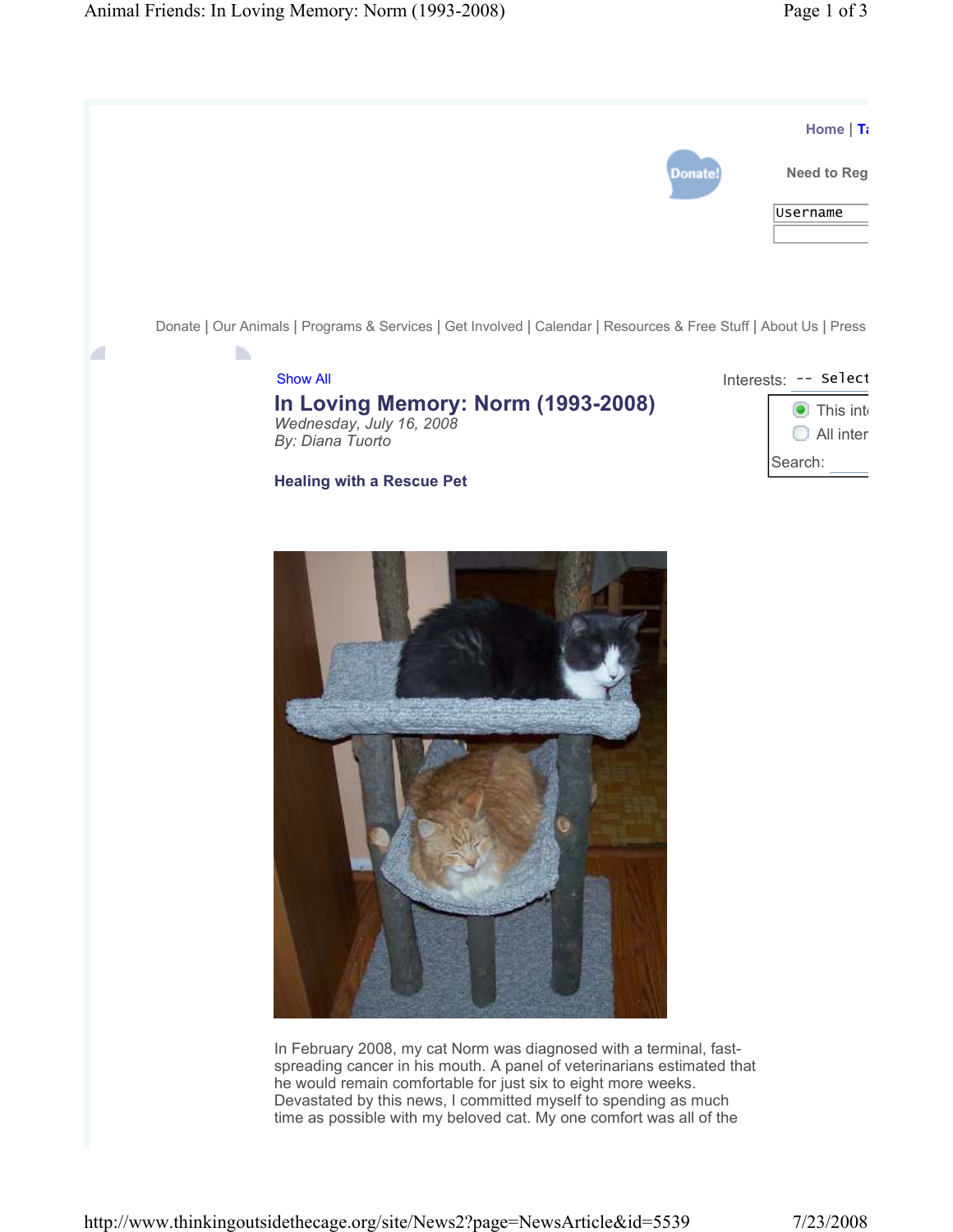wonderful years we had together.

I adopted Norm as a ten-year-old from Animal Friends in June 2003. Prior to that, Norm had lived in a filthy household with 25 other cats and a dog. There were no litterboxes and many of the cats were caged in carriers with barely any access to food or water. When they finally saved Norm, he was a mere four pounds, and the majority of his teeth had to be extracted due to severe neglect.

While most people have reservations about adopting an older pet, I thankfully had none. I had watched both of my childhood cats live until 19 and 15 years old, and I was optimistic that even if Norm only had another year left in him, at least it would be a year where he would be loved and happy. He picked me out when I came to the shelter and we quickly developed a strong bond. Over our time together, Norm was the ultimate cuddle cat and always spent the night curled up at my side.

While my first reaction to his diagnosis was shock and grief, I soon realized that I should start considering taking in another rescue; not to fill Norm's place, as no cat ever could, but to offer another cat a chance at a loving home, and also give my younger cat, Daisy (another Animal Friends rescue), a new friend when Norm was gone.

While it wouldn't be fair to bring a cat home while Norm was battling cancer, I still couldn't help but wonder about a cat I had first learned about (when researching for a rescue column that I write, while now living in New Jersey) back in December. His name was Newton, a black-and-white tuxedo that a local NJ rescue had saved. Newton had been abused by a former owner (as just one example, the owner had left a stick of butter out on the kitchen counter, which Newton tried to nibble, so the owner senselessly beat him badly with a broom). Once a loving, cuddly cat, Newton was completely traumatized by this experience and was very shy with people as a result. Despite this, after seeing his photo and looking in his sad eyes, I knew this was the cat for me.

I was so confident that Newton and I would hit it off (mind you, we had never met to this point) that I went ahead and ordered him a collar and nametag before even seeing him in person. A few days later, I finally made it to the shelter and met Newton. Allowed to roam freely in a room with several other cats, Newton immediately raced away as we entered. He was incredibly observant, though, and carefully watched my every move. I got down on the floor and slowly followed Newton around, trying to get him to sniff me without appearing threatening. He eventually jumped into a cat tree, where he seemed most comfortable and relaxed, and later he sniffed my hand. At first, I thought this alone might have taken weeks to accomplish.

To my amazement, within just a half hour, Newton not only let me touch his coat, but he nuzzled my head back and let me pet his head and belly. I would've taken Newton home regardless (I knew he would just need time to come around), but his affectionate response to me instantly told me that I had made the right decision. The shelter was even kind enough to hold him in the free-roaming room for a few weeks while I tended to Norm's illness.